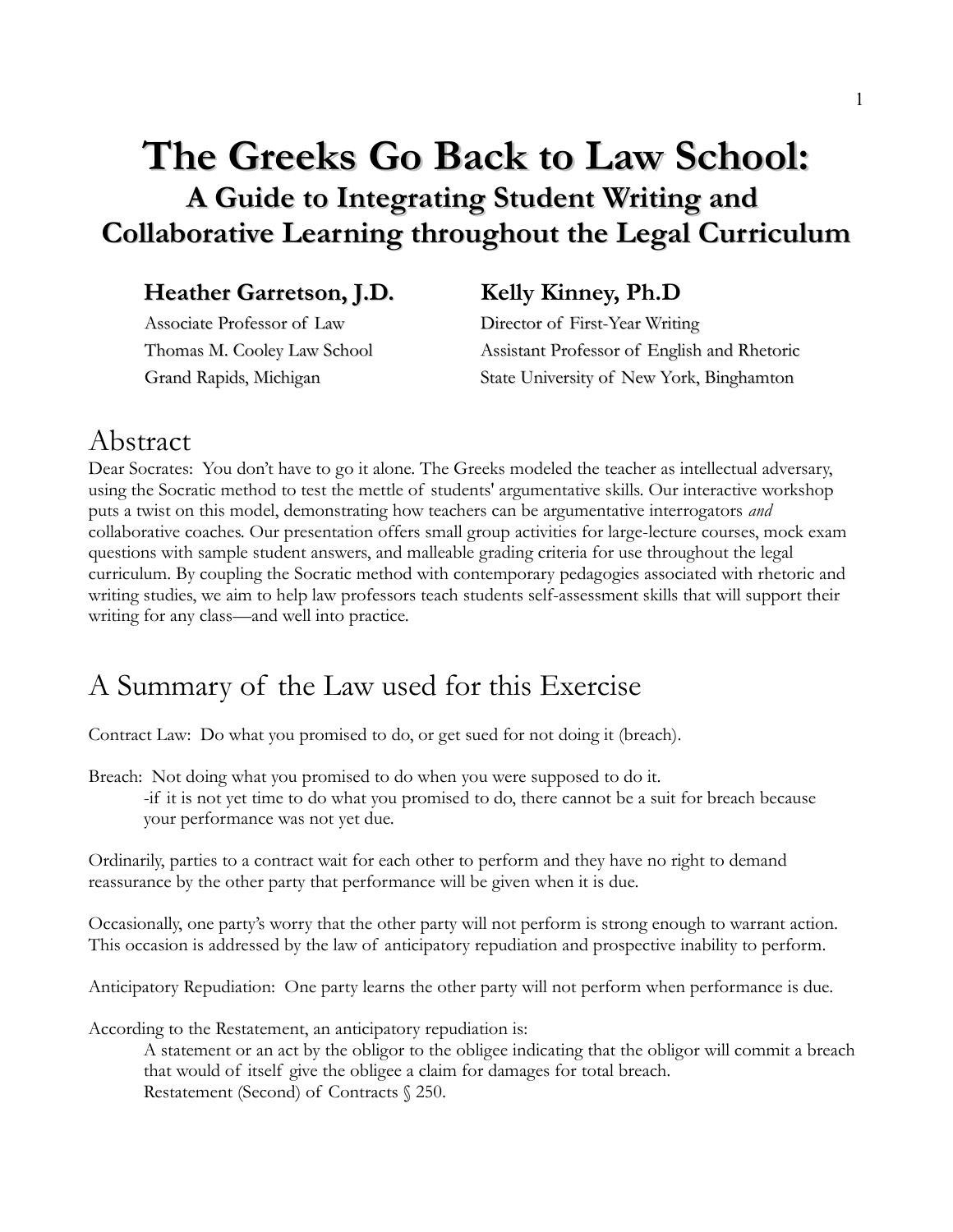Nature of the statement: a party's language must be sufficiently explicit to be reasonably interpreted to mean that the party will not or cannot perform. Mere expression of doubt as to his willingness or ability to perform is not enough to constitute a repudiation. Restatement (Second) of Contracts §250, comment b.

Nature of act: the party's act must be both voluntary and affirmative, and must make it actually or apparently impossible for him to perform. Restatement (Second) of Contracts § 250, comment c.

Sometimes statements or acts fall short of these requirements – they do not sufficiently show that a party will fail to perform the promise when performance is due. There may, however, still be reasonable grounds to believe that the obligor will commit a serious breach. In that case, the obligee may request assurances from the obligor that the obligor will perform.

Request for Assurances: Where one party has reasonable grounds to believe that the other will not perform, the party may demand adequate assurance of due performance and may, if reasonable, suspend any performance for which he or she has not already been paid until those assurances are given.

Whether "reasonable grounds" exist to believe that one party will not perform must be "determined in the light of all the circumstances of the particular case." Restatement (Second) of Contracts § 251, comment c.

If there are reasonable grounds to demand assurances but no assurances are given within a reasonable time, the failure to provide assurances may be treated as a repudiation. Restatement (Second) of Contracts  $$251(2).$ 

### Problem

Luxury Builders, Inc. is beginning construction on a new multi-use building downtown. This project is greatly anticipated by the city leaders and is being heralded as a "sign of the recovery" from the sluggish economy. Builders hired Excellent Electric to do all of the electrical work in the building. While working on the electrical installation, Electric learned from other sub contractors that Builders owed them for their work and it had not paid. These subs told stories of trying to collect by calling Builders and by going to its headquarters but nothing had worked. Many subs believed Builders is close to bankruptcy.

Under Electric's contract with Builders, Electric is not to receive payment for the electrical work until after the electrical installation is totally completed. Currently, Electric's installation is 50% complete, but it does not want to finish the work because it fears it will not be paid. Advise Electric of its options.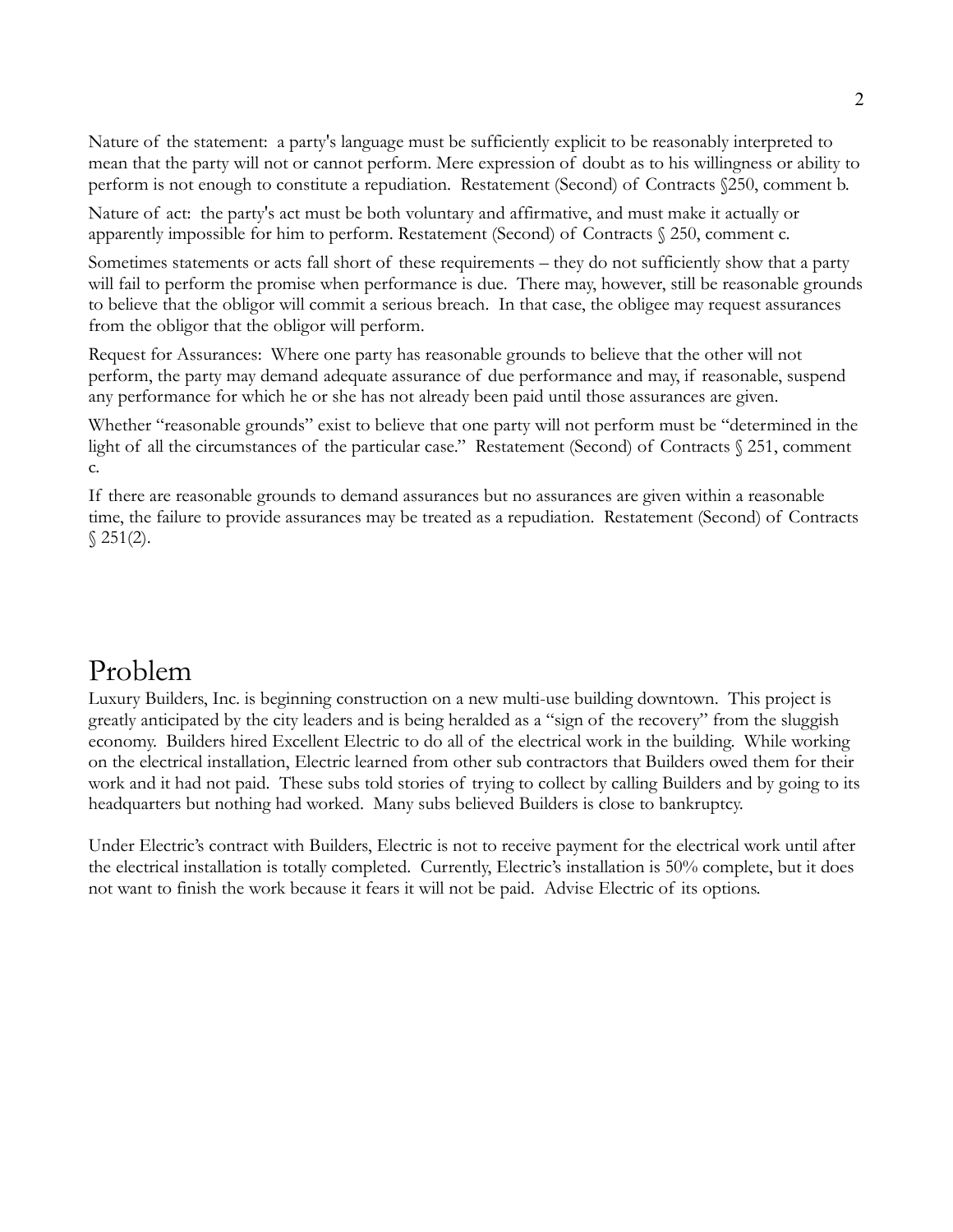### Model Answer

Builders contracted with Electric to have Electric do all of the electrical work in Builders' new downtown development and Electric is currently half-way done. Payment is due on completion and Electric fears that Builders will not pay when the work is done. Electric seeks advice regarding its options. Electric may not sue Builders now based on Electric's fear that it may not be paid in the future. Electric may, however, request assurances that when Builders' performance is due, Builders will perform. If Builders fails to provide such assurances, Electric may then sue using the doctrine of anticipatory repudiation.

Parties in a contract must perform what do what they promised to do or they can be sued for not performing. Performance by Builders is due when the electrical work is complete. Because the electrical work is not yet complete, Builders' performance is not yet due. Builders has not yet failed to do what it contracted to do – pay Electric – so it cannot yet be sued for breach.

Under the doctrine of anticipatory repudiation, suit is permitted before performance if it is clear that the party will not perform. That is not the case here. Anticipatory repudiation requires a statement or voluntary affirmative act by a party indicating the party cannot or will not perform. Here, Builders has not stated that it will not pay Electric when the work is complete. Neither has Builders done anything to Electric to indicate it will absolutely not pay Electric when payment is due. Because there is no anticipatory repudiation, Electric may not sue.

Electric may, however, demand assurances of payment and suspend working on the office complex because of Builders' prospective inability to perform. Where a party has reasonable grounds to believe the other party will commit a breach by non-performance (a prospective inability to perform), the party may demand adequate assurance of the due performance and suspend his own performance until the assurance is received. In this case, Electric learned from other contractors that they had not been paid for their work in weeks and Electric fears now that it may not be paid. Insolvency is generally treated as a prospective inability to perform, therefore, the nonpayment of the other contractors will likely constitute reasonable grounds to demand adequate assurances that Electric will be paid.

Because Electric has reasonable grounds, it may demand adequate assurances from Builders it will be paid. Under the Restatement, the request does not have to be in writing though I would advise Electric to make the request in writing so there is a record. After making the demand for assurances Electric may suspend working on the office building until it receives adequate assurance from Builders that it will be paid. If Electric receives the assurance, it must resume the electrical work. If Electric does not receive assurances within a reasonable time, Electric may treat that an anticipatory repudiation and sue for damages.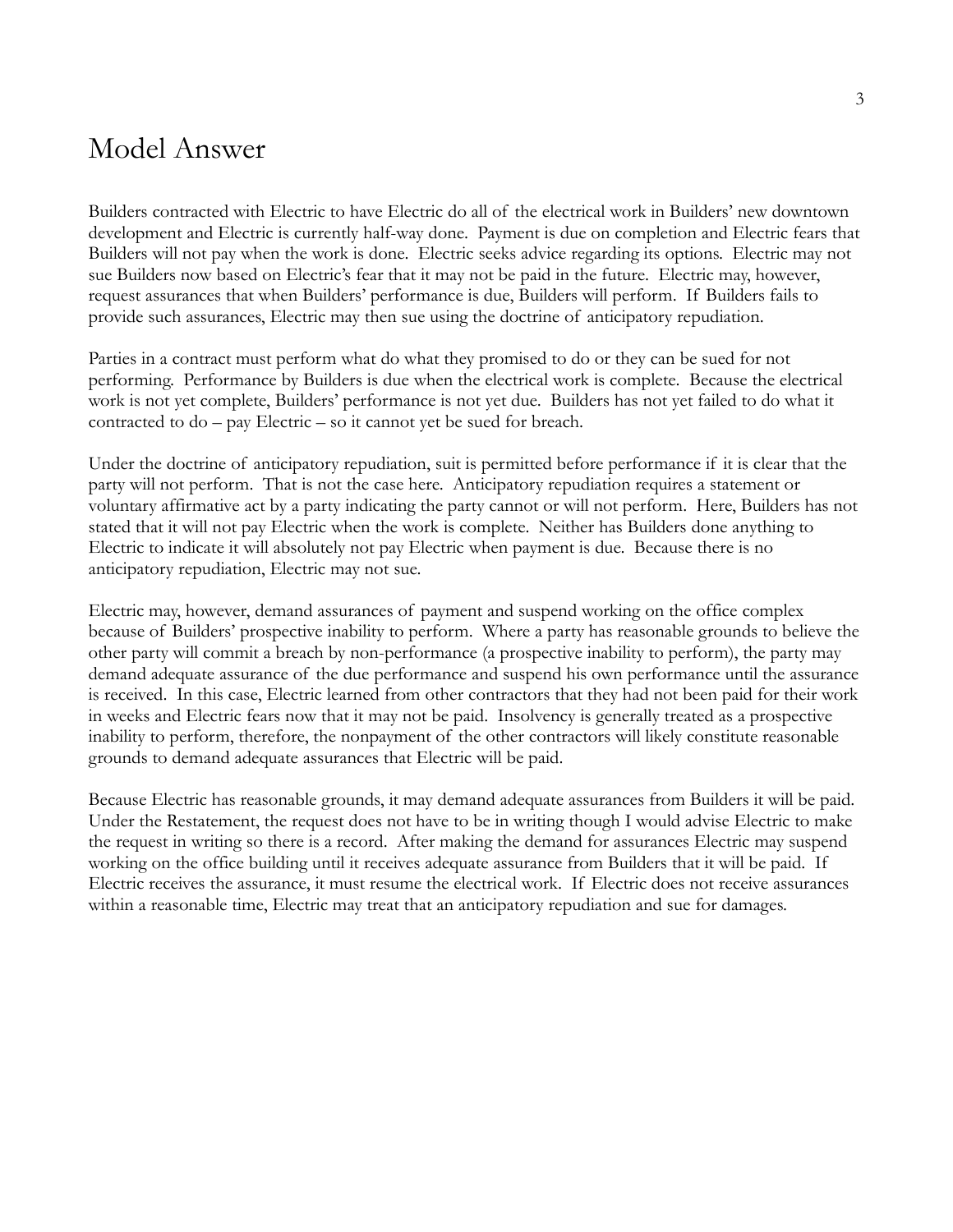### Student Answer

In this situation we have a prospective inability to perform (hereafter PIP), not an anticipatory repudiation (hereafter known as A/R) because Builders has not directly communicated to Electric that Electric will not be paid. Here Electric has a reasonable basis that Builders will not be able to perform due to a reliable source, ( i.e. other contractors) that are also working with Builders. Also, the PIP by Builders excuses Electric's condition of being ready, willing and able to perform. Electric can do the following: request assurances from Builders, the assurances must be in writing, they must be reasonable they must be received no later than 30 days. Electric can only demand what the K entitles him to and Electric cannot demand anything outside the K. Failure to get assurances from Builders will then result in an A/R Electric must be sure he has an actionable. A/R before he does not perform or Electric will be in breach. If Electric breaches Builders can sue Electric for damages. The above rules apply to UCC rules of PIP. Under Common Law PIP No writing is necessary and there is no 30 day time limit.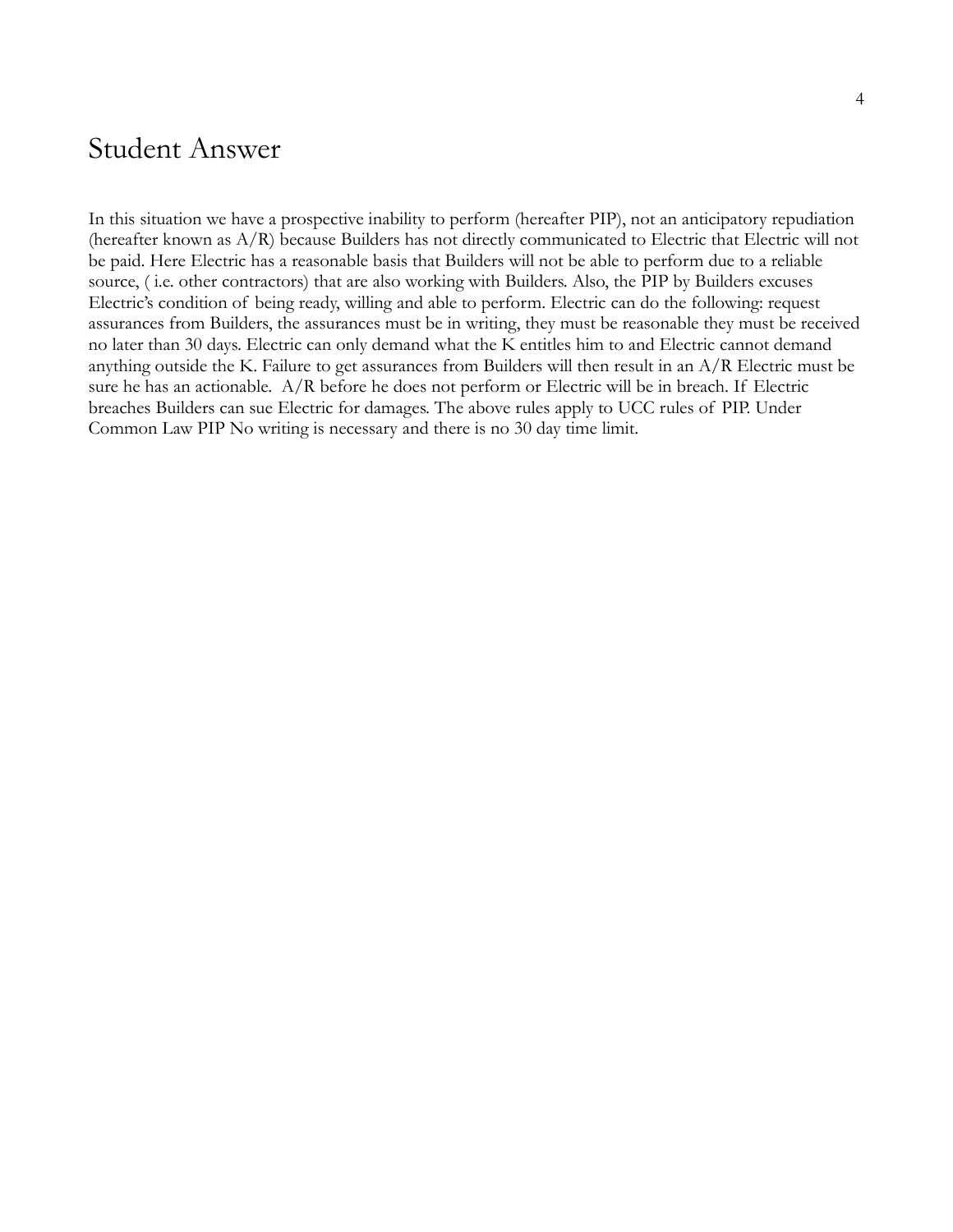#### Characteristics of "A" Writing

#### **Content**

- The material analyzes and applies law in a clear and coherent way.
- The legal issue is clearly identified.
- The applicable law is plainly stated.
- The law is applied to the relevant facts to analyze the issue.
- The writing is rich with case comparisons and analogies.
- The writing artfully comes to a conclusion based on the application of relevant law to relevant facts.

#### Organization

- The argument is clearly stated.
- The material contains a thesis paragraph that provides a road map of the issue and resolution.
- The discussion follows a logical outline of the issue, applicable law and conclusion.
- Transitions between and within paragraphs are explicit, clear, and purposeful.
- Paragraphs are purposefully organized and substantially developed with the relevant facts and law.
- Paragraphs have a topic sentence that is focused and specific.
- Sentences following the topic sentence support the topic sentence.
- The introduction and conclusion are clear, succinct, and appropriate.

Style and Mechanics

- The writing style is active, engaging, and appropriate.
- Sentences are clear and logical.
- Word choice is precise, interesting, and appropriate for readers outside the legal community.
- The tone is respectful and professional.
- References to the law are correctly cited.
- There are not problems in grammar, spelling, punctuation, or usage to interfere with communication.



This work is licensed under a [Creative Commons Attribution-ShareAlike 3.0 Unported License.](http://creativecommons.org/licenses/by-sa/3.0/) Garretson and Kinney attributing Kinney and the First-Year Writing Program, State University of New York at Binghamton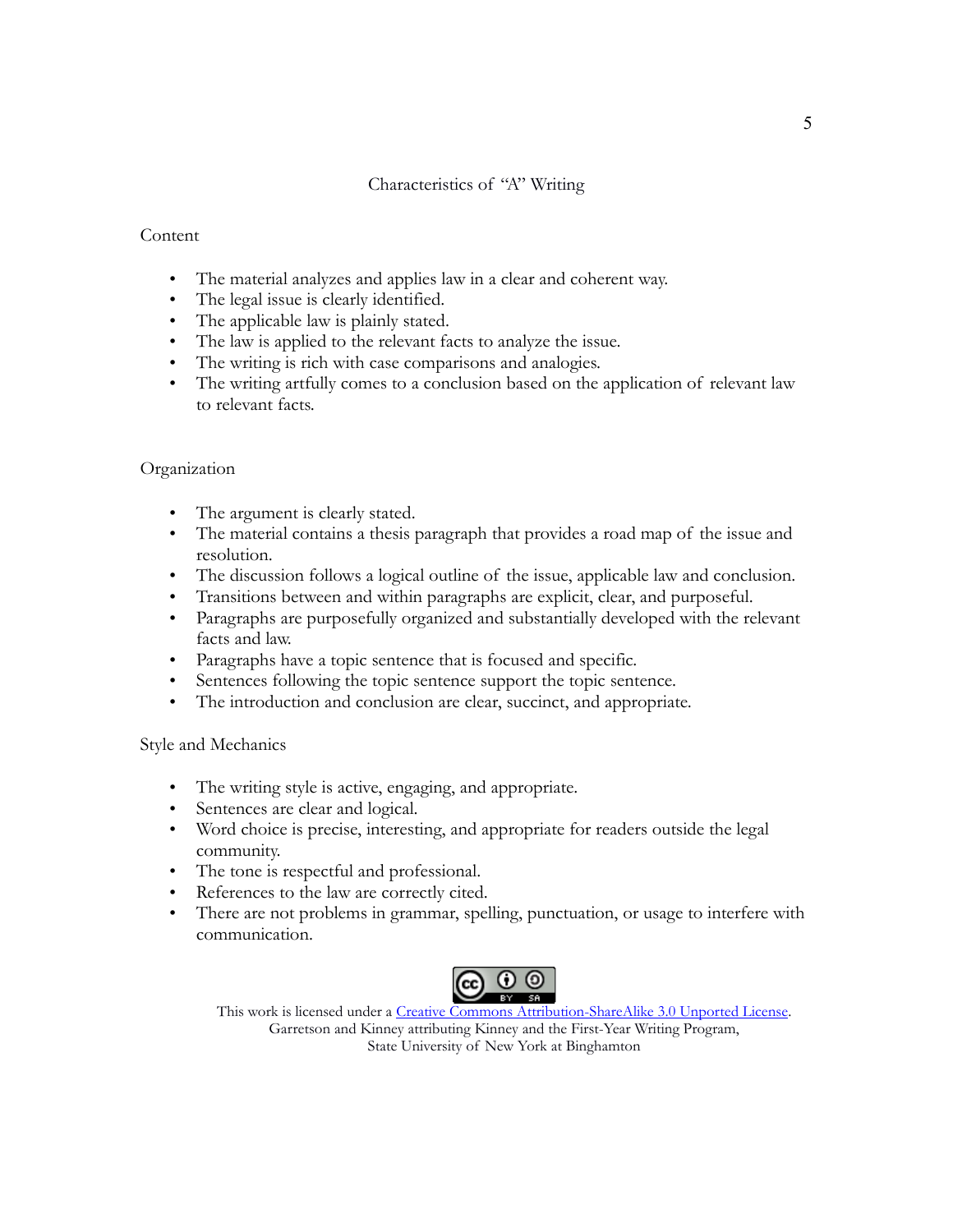#### Characteristics of "B" Writing

#### **Content**

- The material analyzes and applies the law.
- The legal issue is identified.
- The applicable law is stated.
- The law is applied to the facts to analyze the issue.
- The writing uses case comparisons, but analogies may be underdeveloped.
- The writing comes to a conclusion based on the application of relevant law to relevant facts, but this application is not as detailed as an A paper.

#### Organization

- The argument is identifiable.
- The material contains a thesis paragraph, but the issue and resolution may not be explicit.
- The overall pattern of the discussion is clear and sensible.
- Transitions between and within paragraphs are present.
- Paragraphs are clearly organized and generally detailed.
- Paragraphs have a topic sentence.
- Sentences following the topic sentence generally support the topic sentence.
- The introduction and conclusion are appropriate to the focus.

#### Style and Mechanics

- The writing style is generally appropriate, but may occasionally be unclear, repetitive, or choppy.
- Sentences are generally clear and logical.
- Word choice and vocabulary are generally appropriate, but may not be clear to readers outside the legal community.
- The tone is generally appropriate.
- References to the law are generally cited correctly.
- There are not problems in grammar, spelling, punctuation, or usage to interfere with communication.



This work is licensed under a [Creative Commons Attribution-ShareAlike 3.0 Unported License.](http://creativecommons.org/licenses/by-sa/3.0/) Garretson and Kinney attributing Kinney and the First-Year Writing Program, State University of New York at Binghamton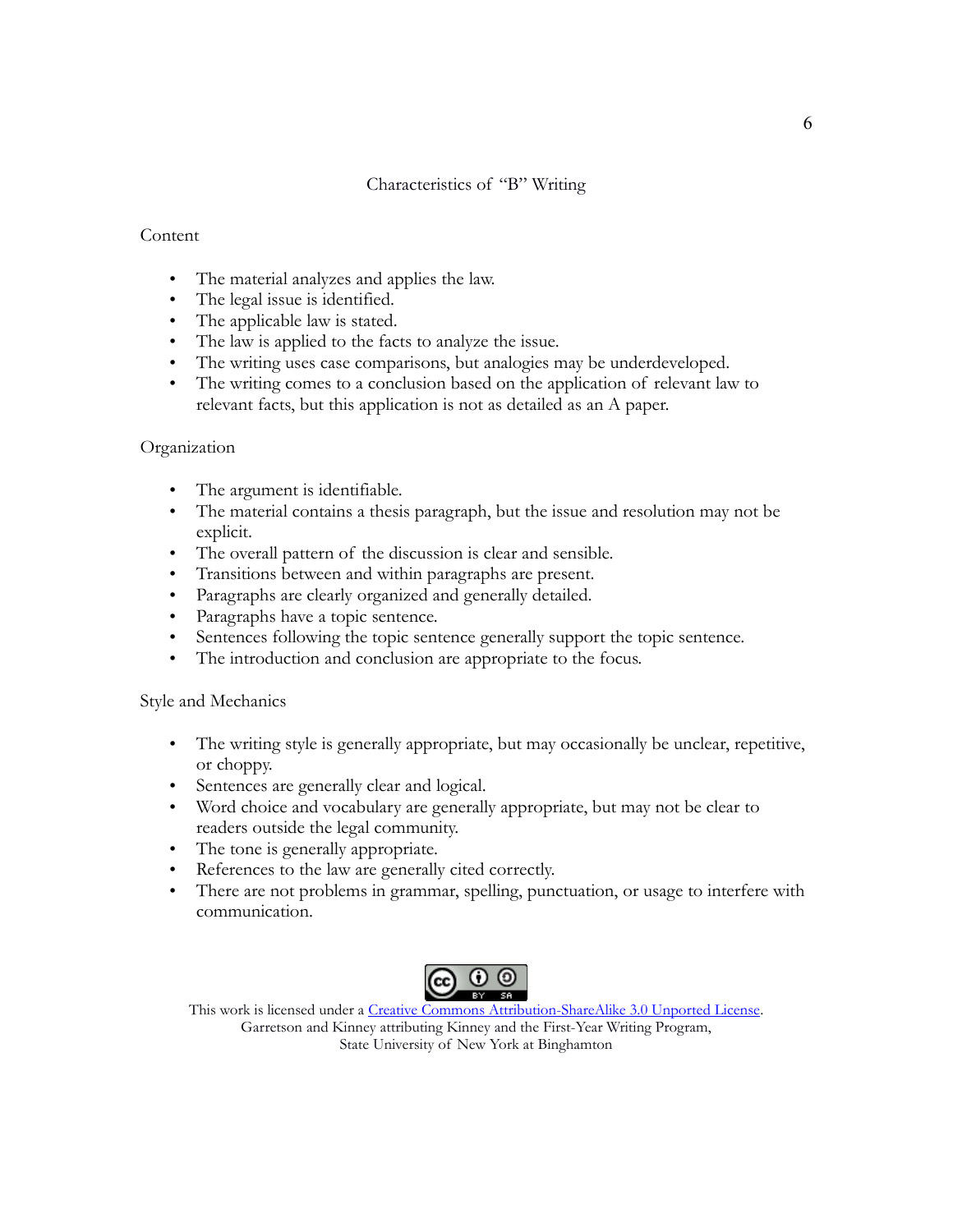#### Characteristics of "C" Writing

#### **Content**

- The material is reasonable, but may not fully engage the law.
- The legal issue is generally identified, although parts of the writing may wander from the relevant facts or central issue.
- The applicable law is identified.
- The law is not clearly or thoroughly applied to the facts.
- The analysis applies some but not all of the relevant facts, or the relevance of facts are not integrated into the discussion.
- The writing does not use appropriate case comparisons: analogies are generally inappropriate or missing.
- The writing comes to a conclusion.

#### Organization

- The argument is identifiable, but underdeveloped.
- The material contains a thesis paragraph, but the issue or resolution are slightly offtrack or unclear.
- The overall pattern of the discussion may wander or be unclear.
- Transitions are generally present, but often abrupt or mechanical.
- Paragraphs have general themes but are not clearly organized.
- Paragraphs regularly have unclear or missing topic sentences.
- Sentences following the topic sentence do not always clearly support the topic sentence.
- The introduction and conclusion support the focus, but may be unclear or off-track.

#### Style and Mechanics

- Sentences are generally basic, choppy, or repetitive.
- Sentences are generally readable, but some may be hard to follow.
- Word choice is logical but generally lacks precision and clarity.
- The tone is at times inappropriate to the writer's purpose.
- References to the law are present but often cited incorrectly.
- Problems in grammar, spelling, punctuation, or usage occasionally interfere with communication and impair the writer's credibility.



This work is licensed under a [Creative Commons Attribution-ShareAlike 3.0 Unported License.](http://creativecommons.org/licenses/by-sa/3.0/) Garretson and Kinney attributing Kinney and the First-Year Writing Program, State University of New York at Binghamton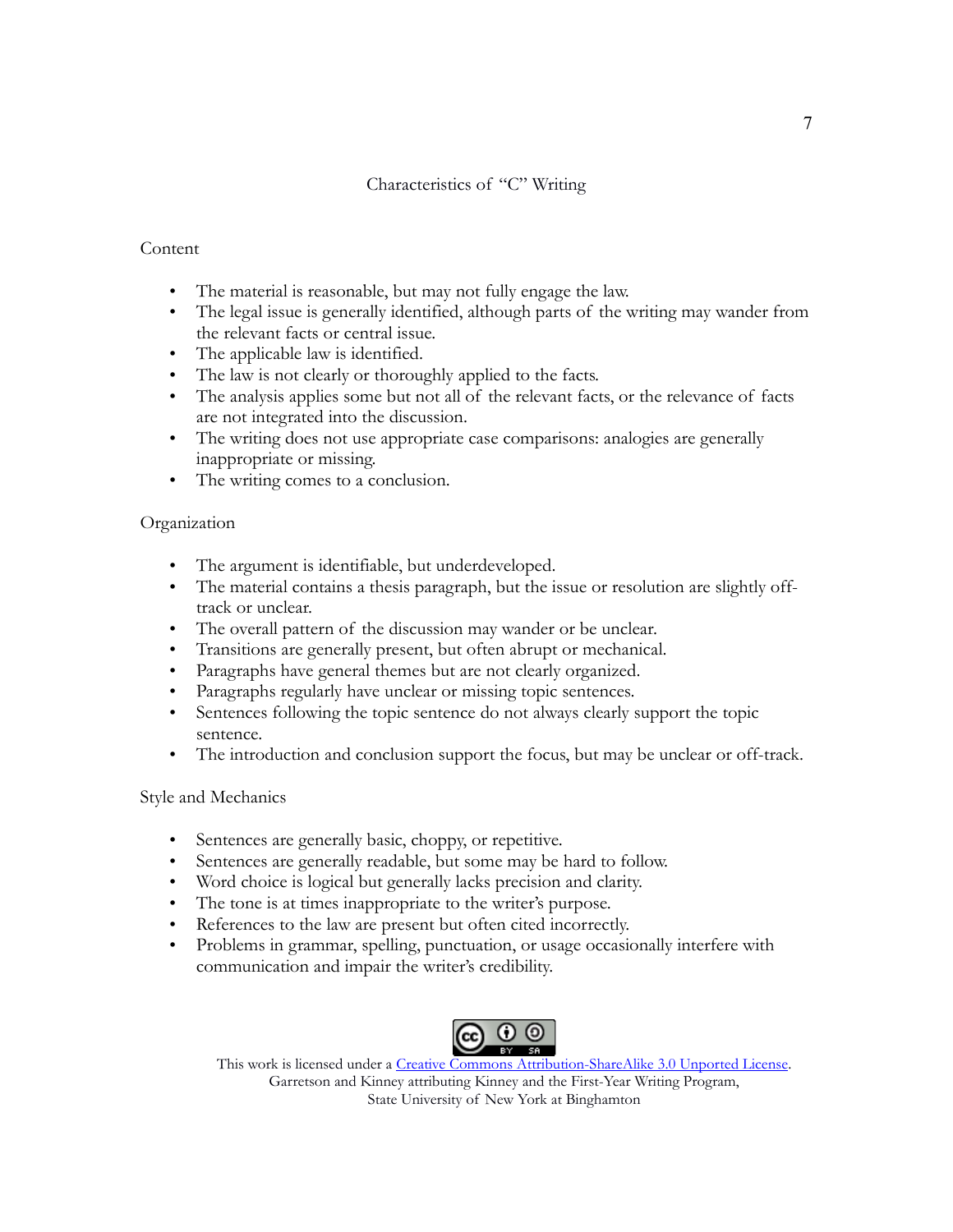### **The Greeks Go Back to Law School: A Guide to Integrating Student Writing and Collaborative Learning throughout the Legal Curriculum**

Heather Garretson, J.D. Associate Professor of Law Thomas M. Cooley Law School Grand Rapids, Michigan

Kelly Kinney, Ph.D. Director of First-Year Writing Assistant Professor of English and Rhetoric State University of New York, Binghamton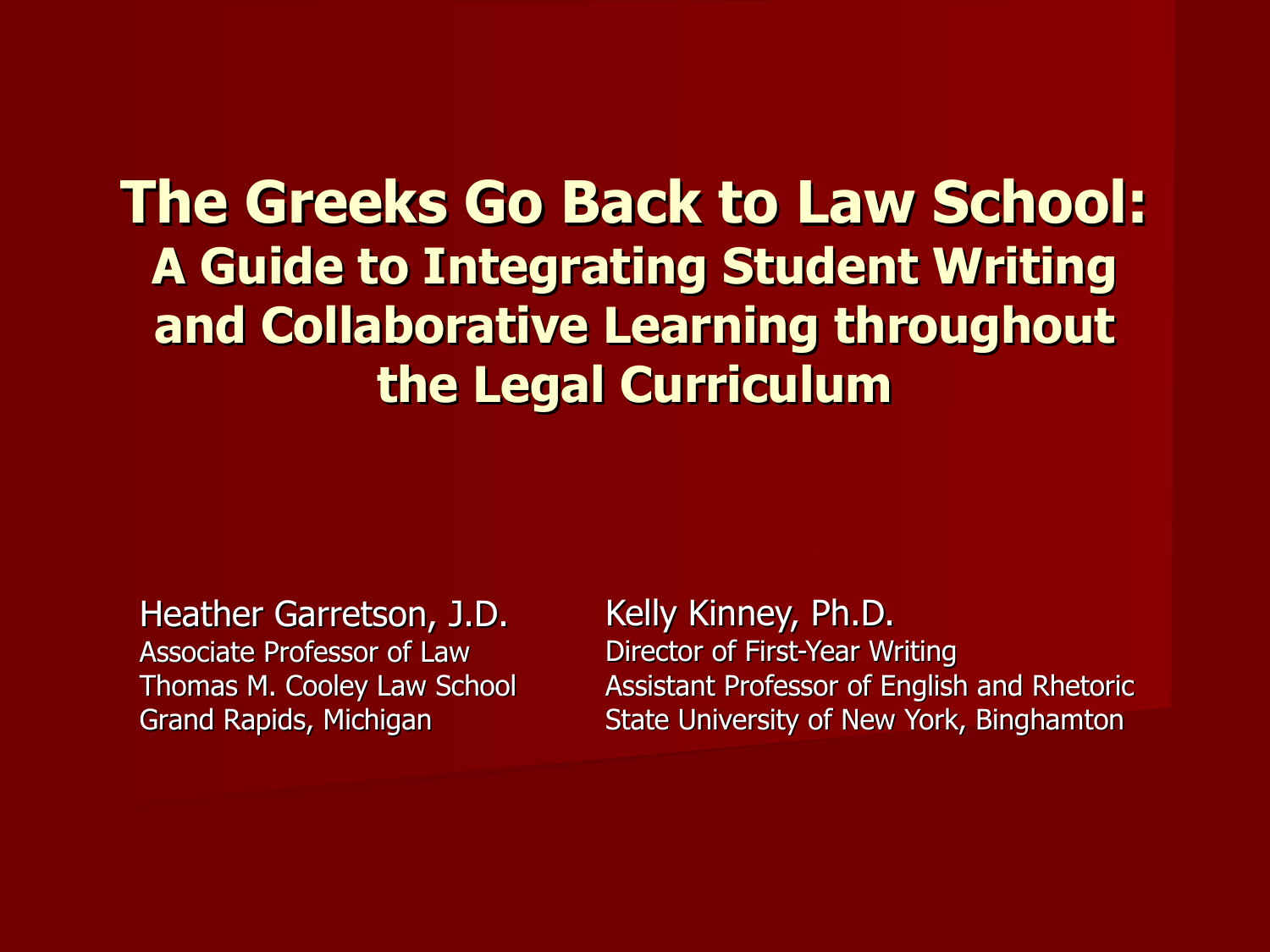## Workshop Goals

Reflect on your current methods for handling student writing.

**Examine flexible, "common language approach"** criteria for responding to and grading student writing.

Discuss how to use a "common language" approach" in collaborative classroom activities and independent student exercises.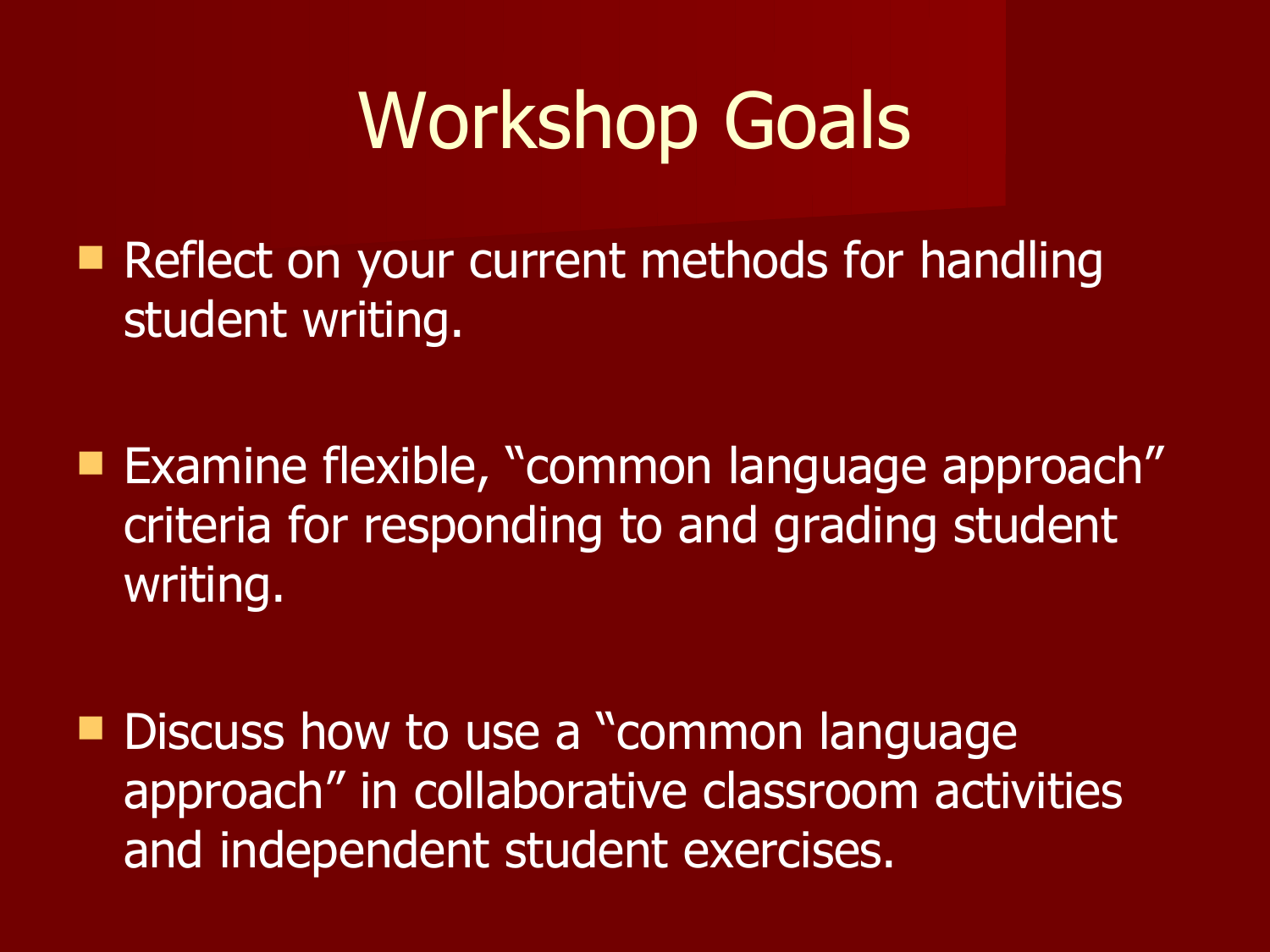## Beginning the Discussion

**Nhat questions or concerns do you have** about responding to and grading students' writing?

■ What methods do you use to foster student success in their written writing?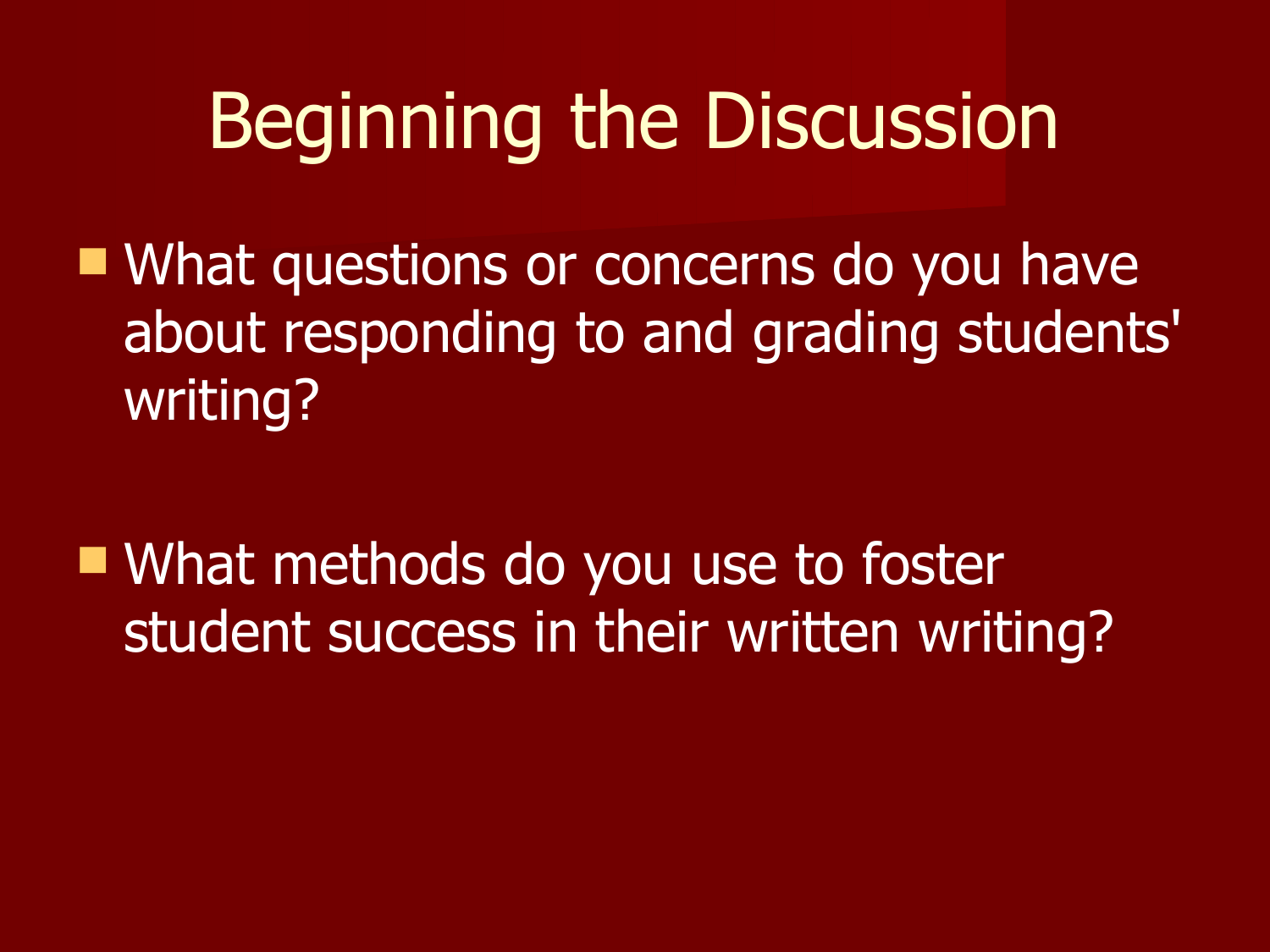## Exercise One: How Do You Respond to Student Writing?

- Read the student's answer carefully, but quickly.
- **If presented as a draft in progress, how would you** respond to this piece of writing?
- If presented as a formal response to an exam question, what grade would this piece of writing merit?
- Be ready to share your responses.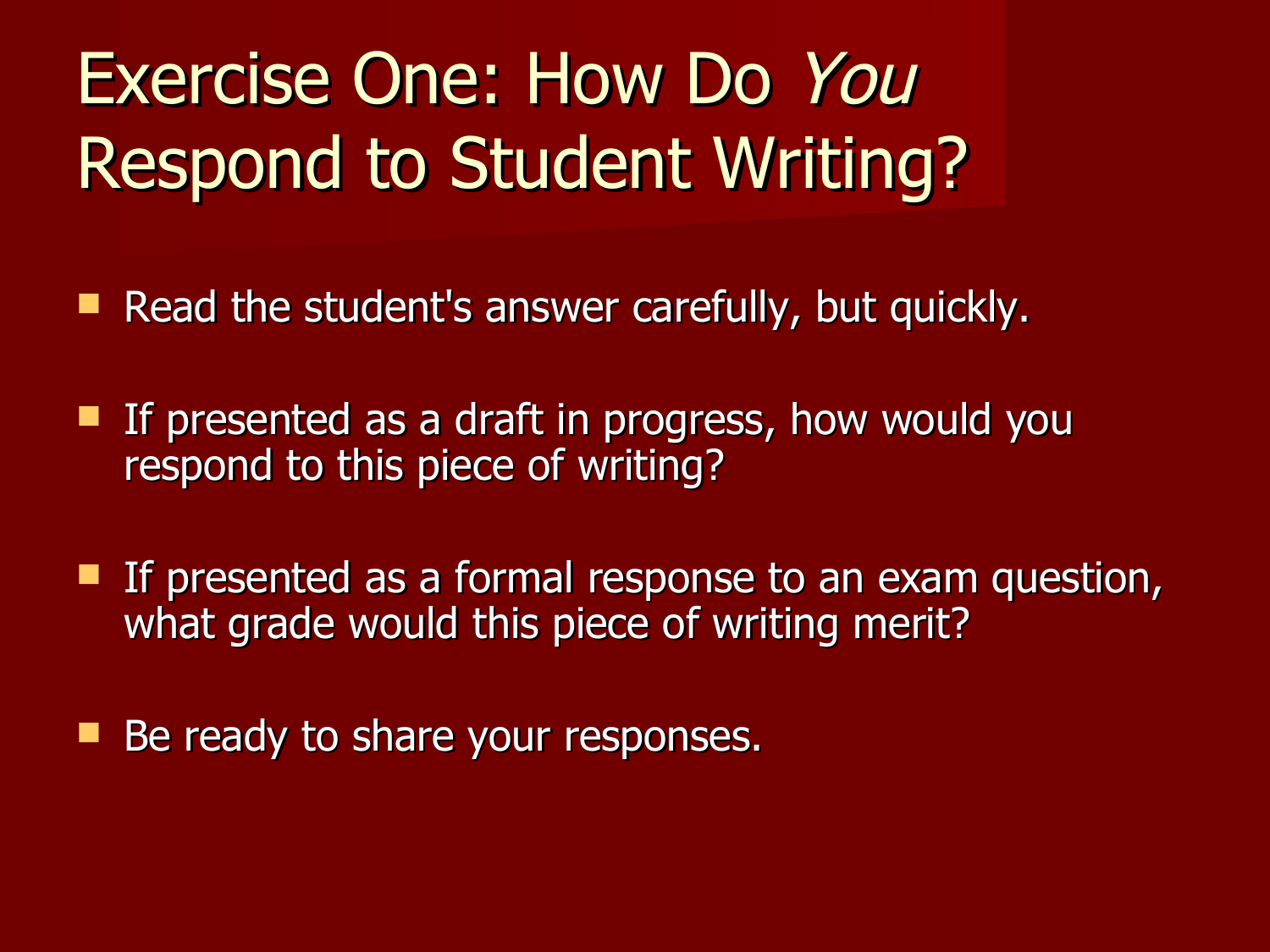## Don't be a Chicken.

Candidly share your responses.

Your values about what constitutes good writing matter to the to the success of your students.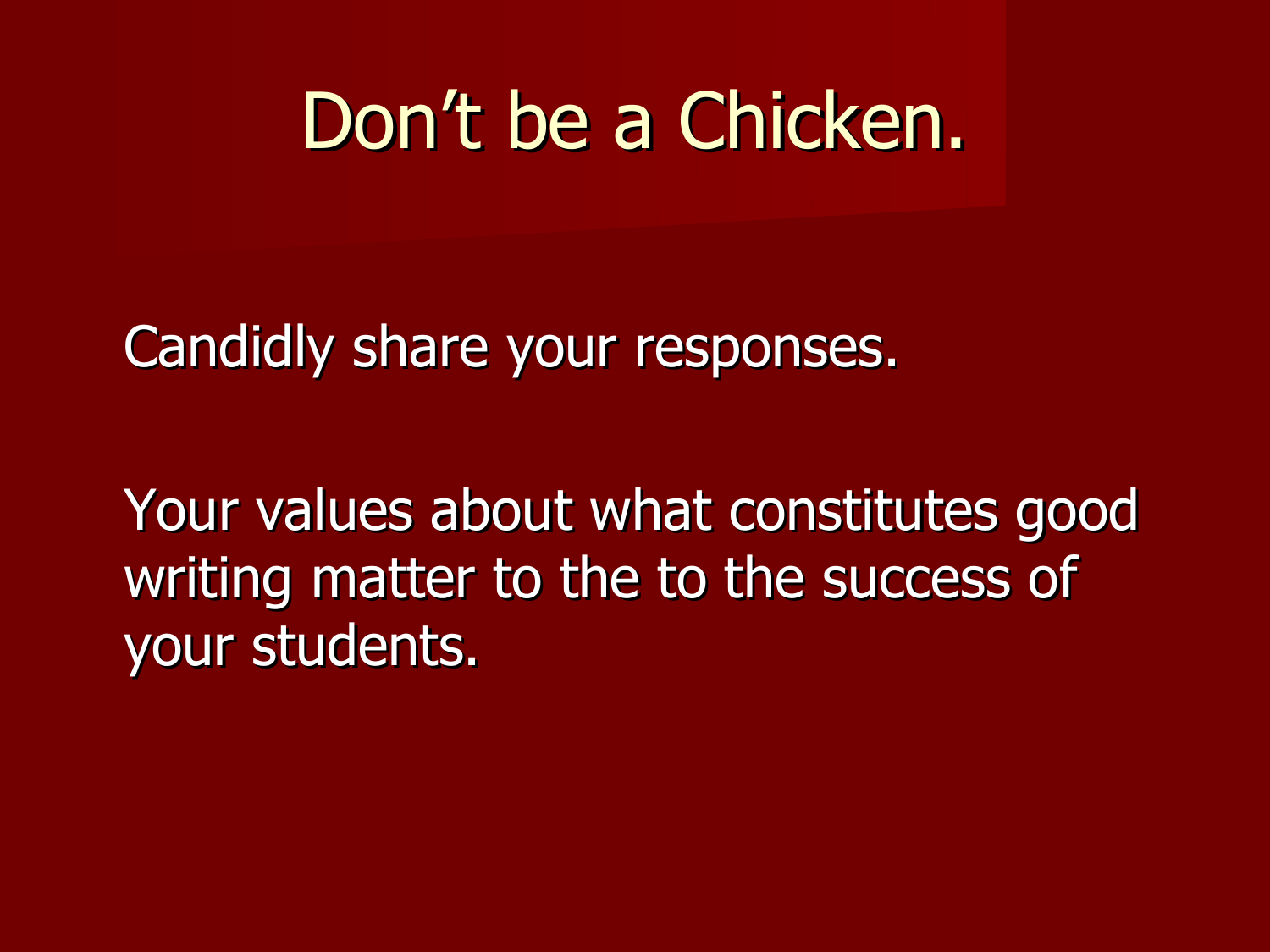### The Results . . .

**There are vast differences in the language and** criteria law professors use to respond to and evaluate students' written work.

**Students often become frustrated by a lack of** understanding of the criteria for evaluation, which may lead not just to poor performance, but to their disregard of the professor or course.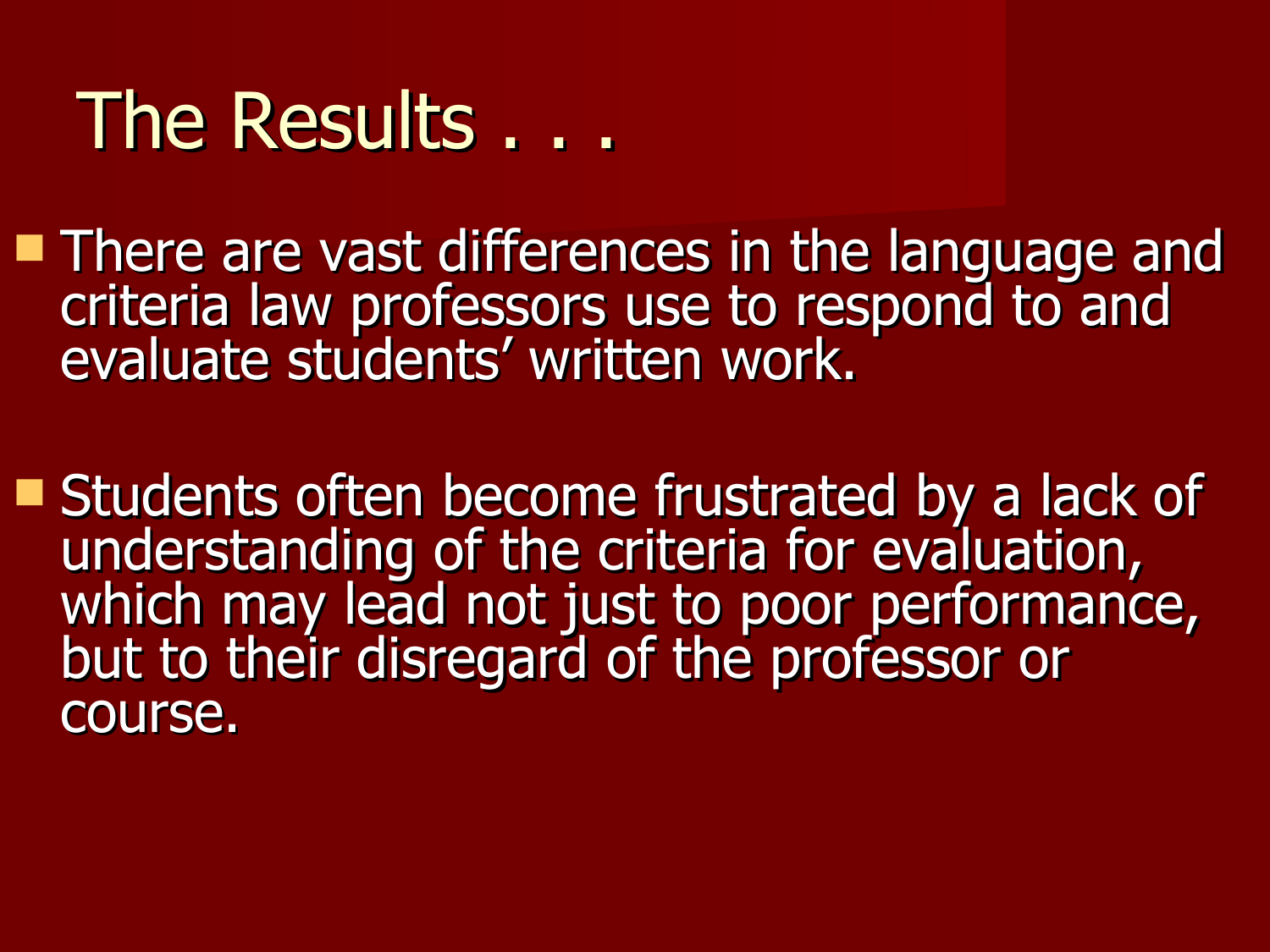# What is the Best Way to Respond?

Develop your own "common language approach" to respond to and grade student writing.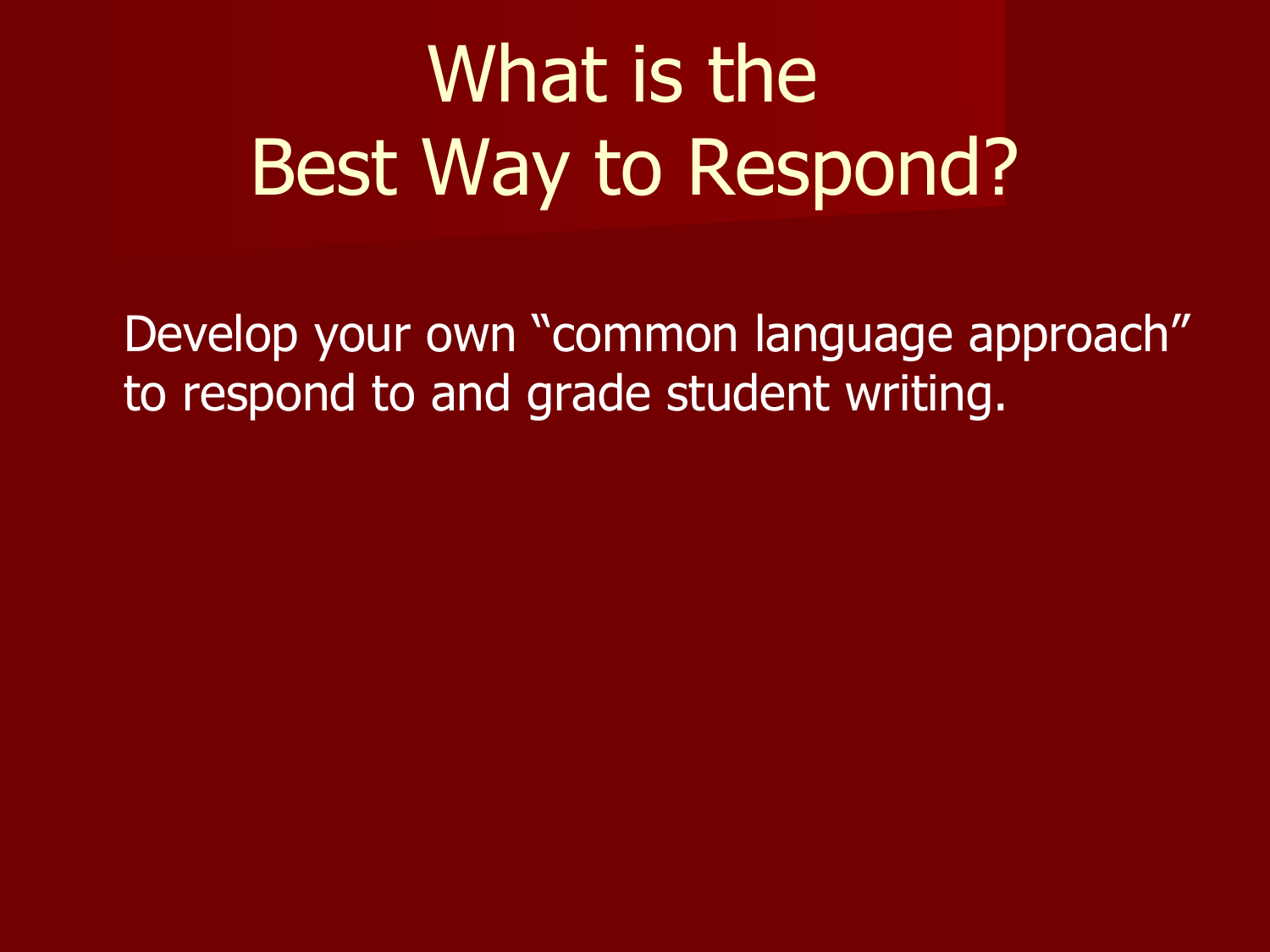### Developing Your Own Common Language: "Characteristics of ABC Writing"

- 1. Present and explain your criteria to students.
- 2. Use the common language of the criteria when responding to students' written analysis.
- 3. Compel students to respond to each others' drafts using the common language of the criteria.
- 4. Evaluate finished pieces of writing using the criteria.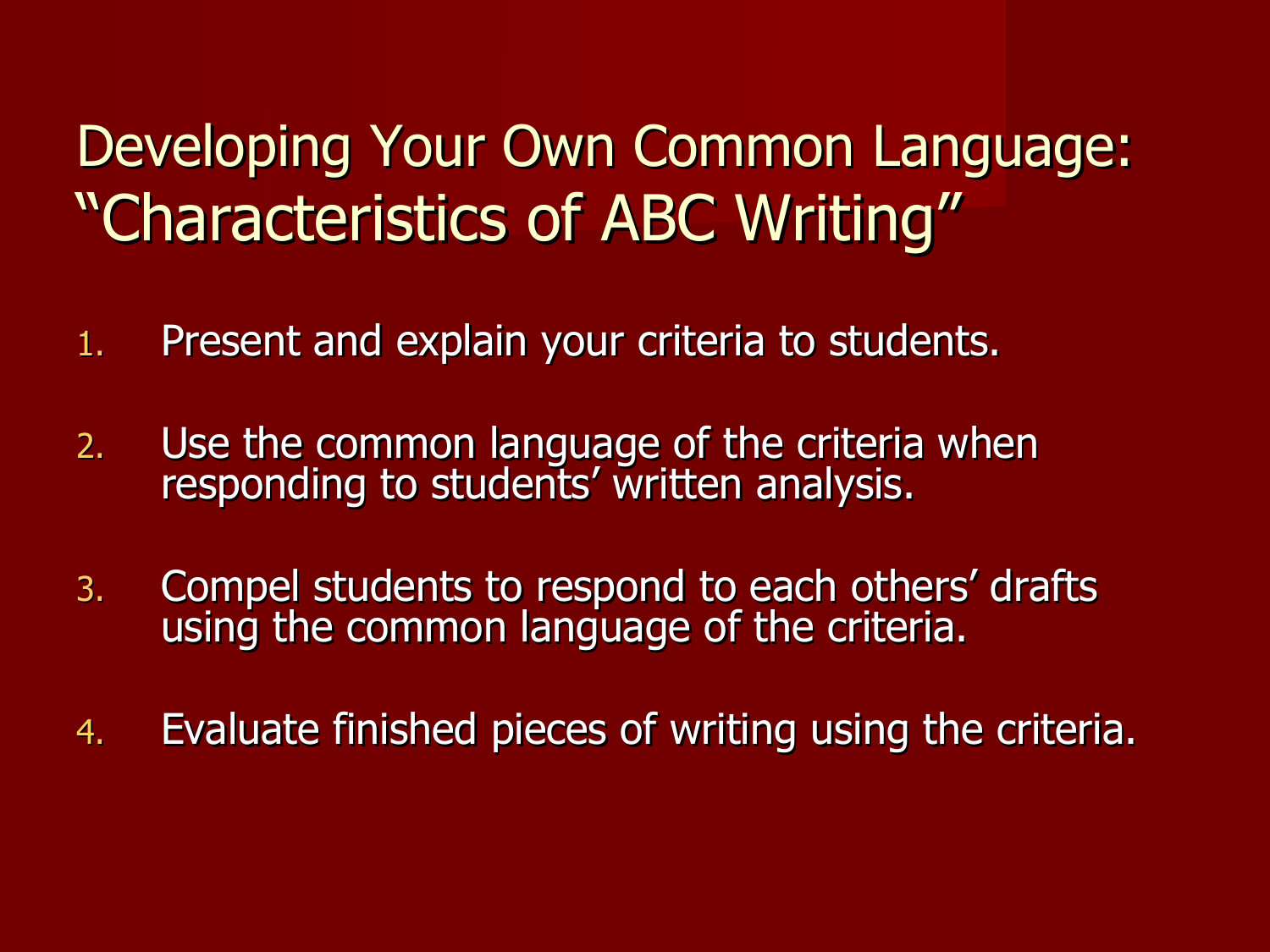## In-Class Collaborative Exercise: Don't Just Interrogate, Coach

- **Introduce the law and present the problem.**
- Ask small groups to collaborate on an appropriate answer.
- Ask one (or more) groups to justify their answer in front of class.
- Coach groups on strengths/weaknesses of their answer —and ask their peers to do the same—using a common language.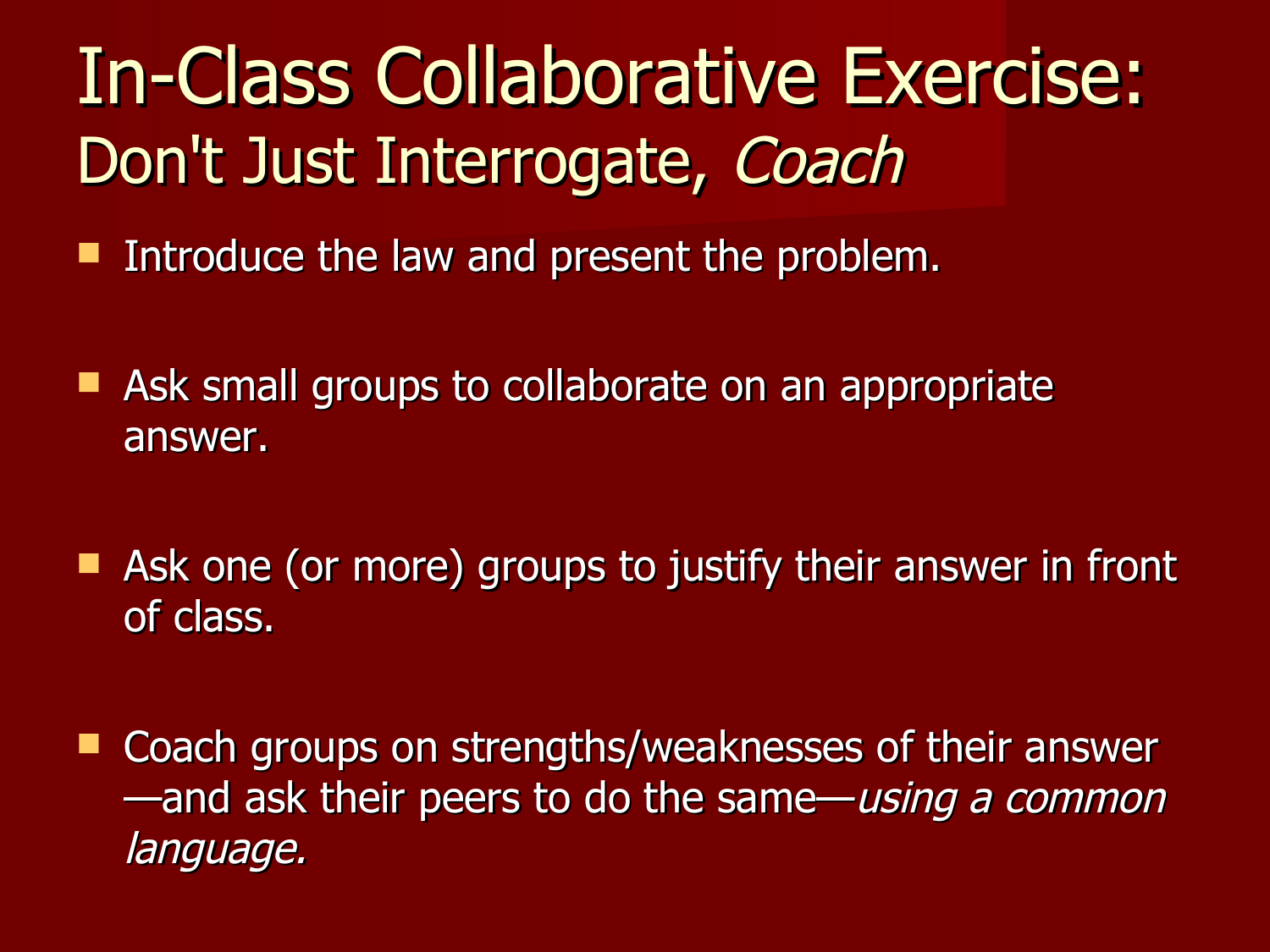Out-of-Class Work and Follow-Up: From Group Work to Individual Written Response

■ Require students to develop individual written responses to the problem.

 Challenge students to **respond** to each others' individual drafts using a common language.

**Require students to submit written response to** TA/professor, who then **grades** individual work with a rubric that uses a common language.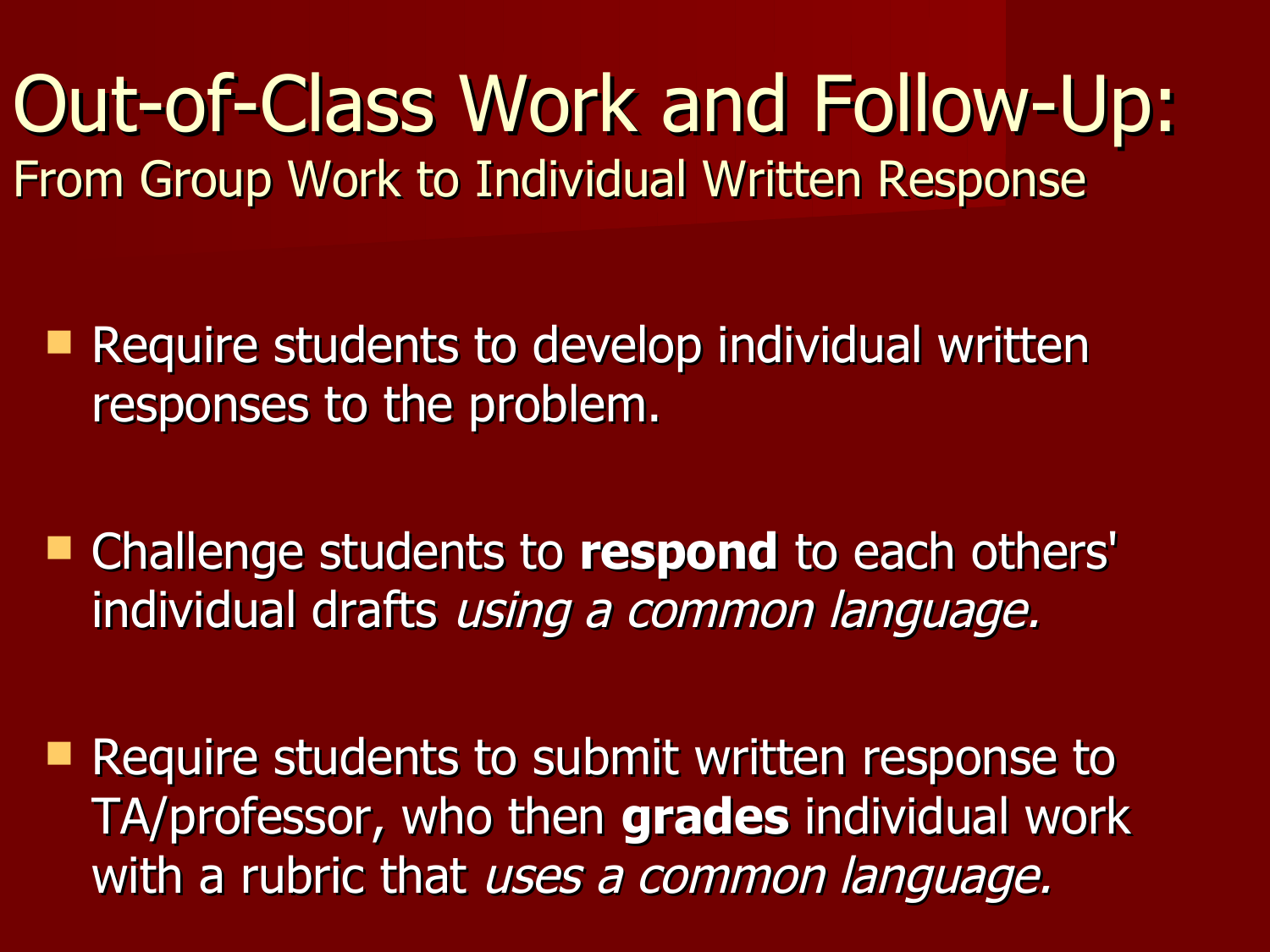## Exercise Two: Responding to vs. Grading Student Writing

- **Using "Characteristics," come to consensus on** the two most important pieces of advice you'd give to *respond* to this as a draft in progress.
- Using "Characteristics," come to consensus on the *grade* this level of work would merit if offered as a final written answer.
- Be ready to share your responses.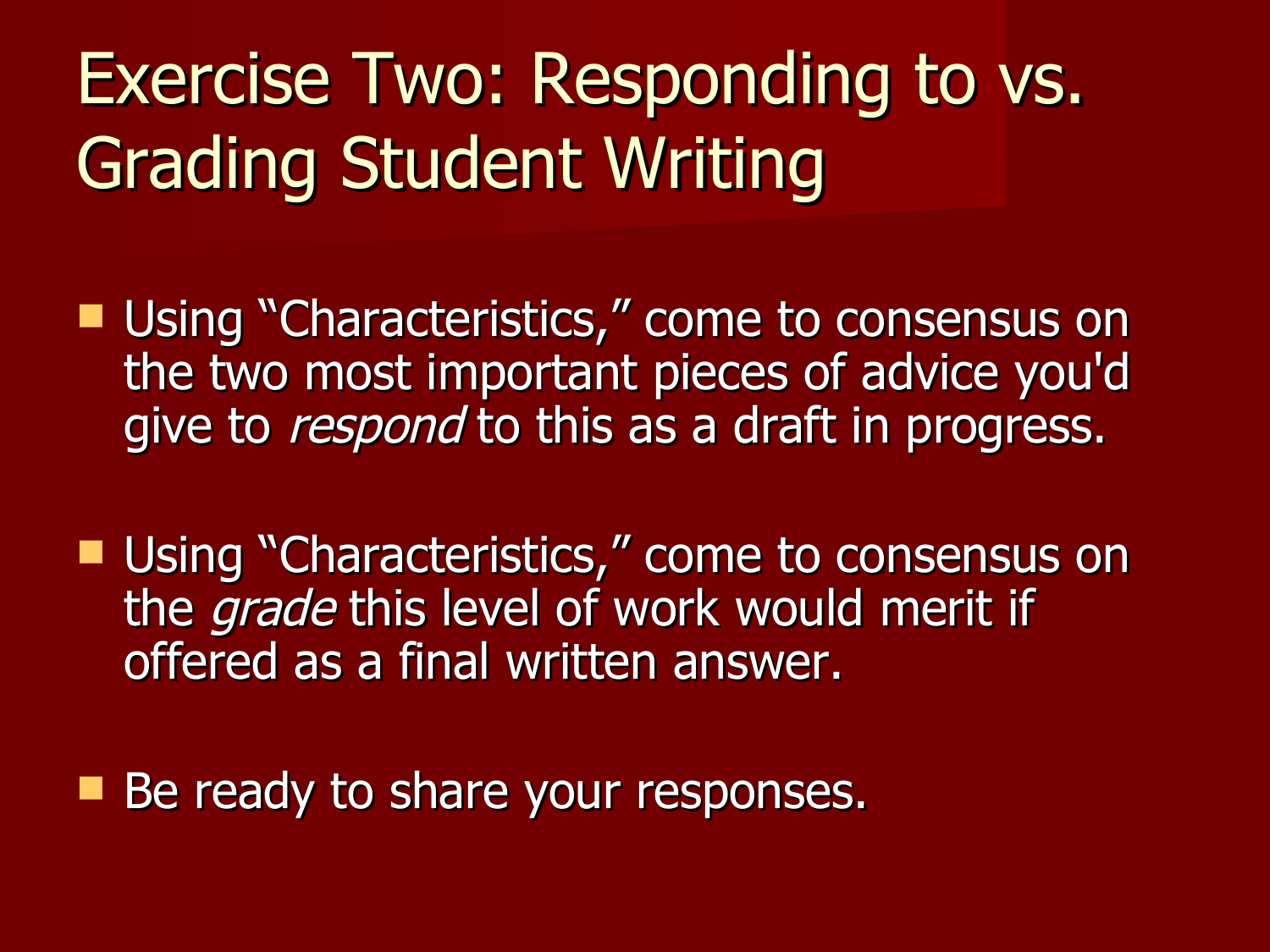## Benefits of the Common Language Approach

- Students find writing a less frustrating, more rewarding learning activity because they are less surprised by feedback and grades.
- Faculty increase the productivity of student peer critique.
- **Students increase their ability to earn the grades they** aspire to achieve.
- **Faculty support Best Practices for Assessing Student** Learning, by "foster[ing] learning, inspir[ing] confidence in the leaner, [and enhancing] the learner's ability to self-monitor."